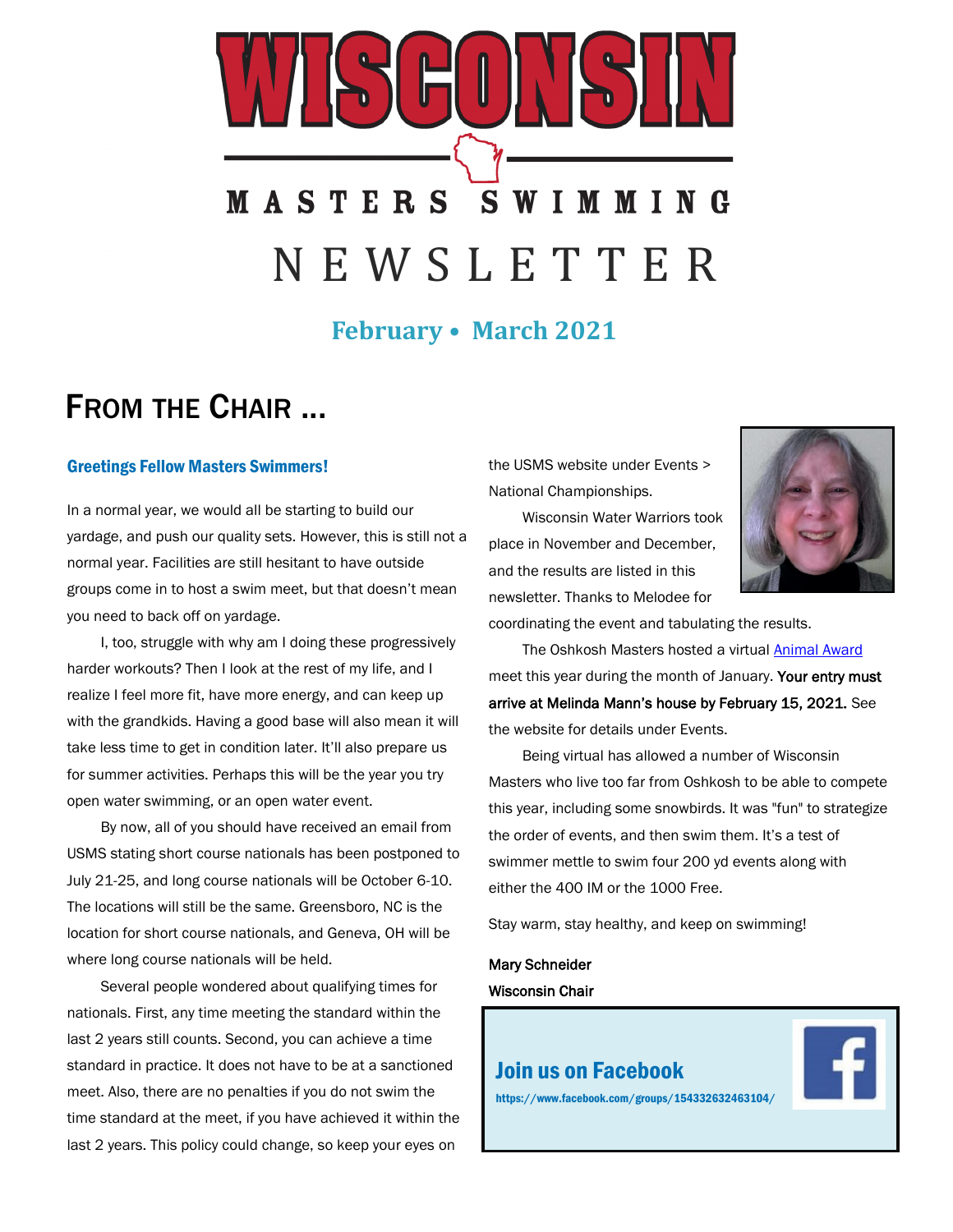**Wisconsin Masters Swim Committee Officers**

**Chair: Mary Schneider WIChair@usms.org**

**Vice Chair: Jeanne Seidler WIViceChair@usms.org**

**Registrar: Peter Allen [WIRegistrar@usms.org](mailto:WIRegistrar@usms.org) 409 Park Dr. Neenah WI 94956-2858 920-216-3229**

**Coaches: Fred Russell WICoaches@usms.org**

**Editor: Carl Millholland WIEditor@usms.org**

**Fitness: Melodee Liegl WIFitness@usms.org**

**Officials: Susan Wagner WIOfficials@usms.org**

**Long Distance/Open Water: Jennifer Vallo WILongDistance@usms.org**

**Safety: Jerry Lourigan WISafety@usms.org**

**Sanctions: Melinda Mann WISanctions@usms.org**

**Secretary: Jen May WISecretary@usms.org**

**Top Ten: Jeanne Seidler WITopTen@usms.org**

**Treasurer: Mike Murray WITreasurer@usms.org**

**Auditor: Elyce Dilworth [InternalAudit@USMS.org](mailto:InternalAudit@USMS.org)**

**Webmaster: Jim Brandon WIWebmaster@usms.org**

# Send me your COVID stories!

#### Carl Millholland, Newsletter Editor

As I noted in the last newsletter, I have scanned years and years of [old newsletters](https://www.wisconsinmastersswimming.com/page.cfm?pagetitle=News+Archive) put together by Nancy Kranpitz, Jeanne Seidler and Mary Schneider. One of the things I enjoyed about these earlier newsletters was the number of news tidbits from members. While accomplishments are important to recognize, most of these older newsletters helped the LMSC members share experiences and enjoy camaraderie centered on swimming and friendships.

I've included an item from the 2007 May/June issue encouraging members who have joined USMS but haven't yet swum in a meet. This seems to be a perennial situation. Our membership is down considerably, but there are signs of hope.

USMS announced that it is postponing pool Nationals until later in the year. Many of us and our coaches use Nationals as the centerpiece of our training to build towards our best performances. This change in times and I hope improvements in limiting virus transmissions with vaccinations, safety measures, and travel opportunities means that we can develop a "normal" training program through the spring and summer months.

The fact that in the Wisconsin Water Warriors event 24 swimmers were able to log yardage in the pool (plus other physical activities) is an indication that some pool programs have been opening up. Special thanks to Melodee Liegl for once again putting on this unique event, which is [featured](#page-4-0) in this edition. Here in the Madison area, we have two high school pools and YMCA pools open now (with restrictions) for lap swim and some Masters sessions. Some health clubs have also opened.

As I mentioned, our Wisconsin Masters Swimming newsletters have included a number of "social" items such as births, anniversaries, welcoming new members, and interesting swim experiences. This has helped us as members of Masters Swimming to bond as a unique group.

*With that in mind, I'd like run a "How I Survived Covid-19" feature. I'm looking for just one or two or three sentences, anything from "Caught the virus but recovered in 3 weeks" to "Went to Florida and never came back" to "My local pool finally opened up, so I'm swimming 3 times a week now." You can include your name, or request to be listed anonymously. The more humorous or outlandish the better! I'm sure some of you have great stories we all would like to hear.* 

*Send your stories to me via email at [WIEditor@usms.org.](mailto:WIEditor@usms.org?subject=My%20Covid-19%20Story)*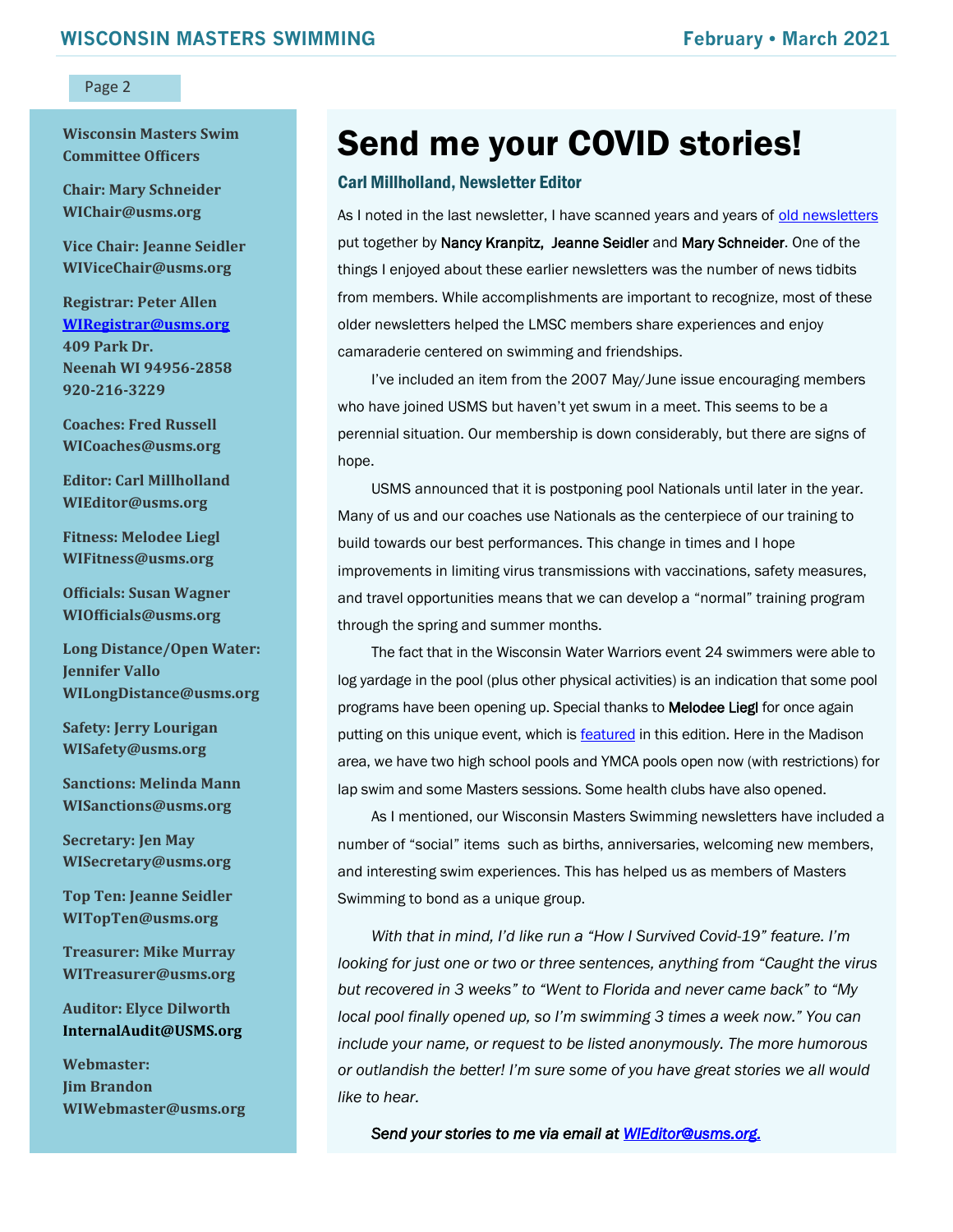

# Guest Coach — Tyler Coffing

#### Jen Vallo, Long Distance/Open Water Chair

*Tyler Coffing is an Assistant Men's and Women's Swim Coach at Miami University (Ohio). I recently had the pleasure of participating in a Miami Swimming podcast with Tyler as the moderator. Tyler has so much to offer as a coach and mentor and we are fortunate to have him as our guest coach for the February-March 2021 newsletter.*

#### When and why did you start swimming, and how did you decide to pursue coaching?

I started swimming competitively at the age of four for my local summer swim league in Newark, Delaware. I decided to pursue coaching because I had great coaches at all levels growing up including summer swim league, USA clubs, YMCA clubs and high school swimming. I have always enjoyed working with the young adult demographic, and I strive to be a positive role model in their lives both off and on the pool deck.

#### How have you managed during the pandemic to adjust training for your college swimmers?

It has definitely been an adjustment, but at Miami University in Oxford, Ohio our head coach, Hollie Bonewit-Cron, has done an amazing job in selecting the appropriate practice pods for our athletes. Our team practices in two practice pods. The first pod is for those athletes who specialize in distance events such as 500 freestyle and the mile or sprint events such as the 50 and 100 freestyle. The second practice pod consists of those athletes who are considered middle dis-

tance swimmers, who specialize in 200's of stroke and individual medley. It has been bittersweet to train this way. I do miss coaching the full team at practice every day, but with coaching in pods we are able to have more eyes on our athletes to give more corrections and I get to work with athletes



that I otherwise would not.

#### Do you have any recommendations for strength or flexibility exercises swimmers can do at home?

From a strength standpoint I am pretty old school. I am a huge believer in pushups and crunches. You could challenge yourself by doing the 52 card challenge. How this works is that you take a deck of cards and shuffle them, then pick the top card off of the deck and whatever number the card reads is the number of pushups/crunches you do. For face cards you would also do ten pushups/crunches. Now I am not say-

*(Continued on page 4)*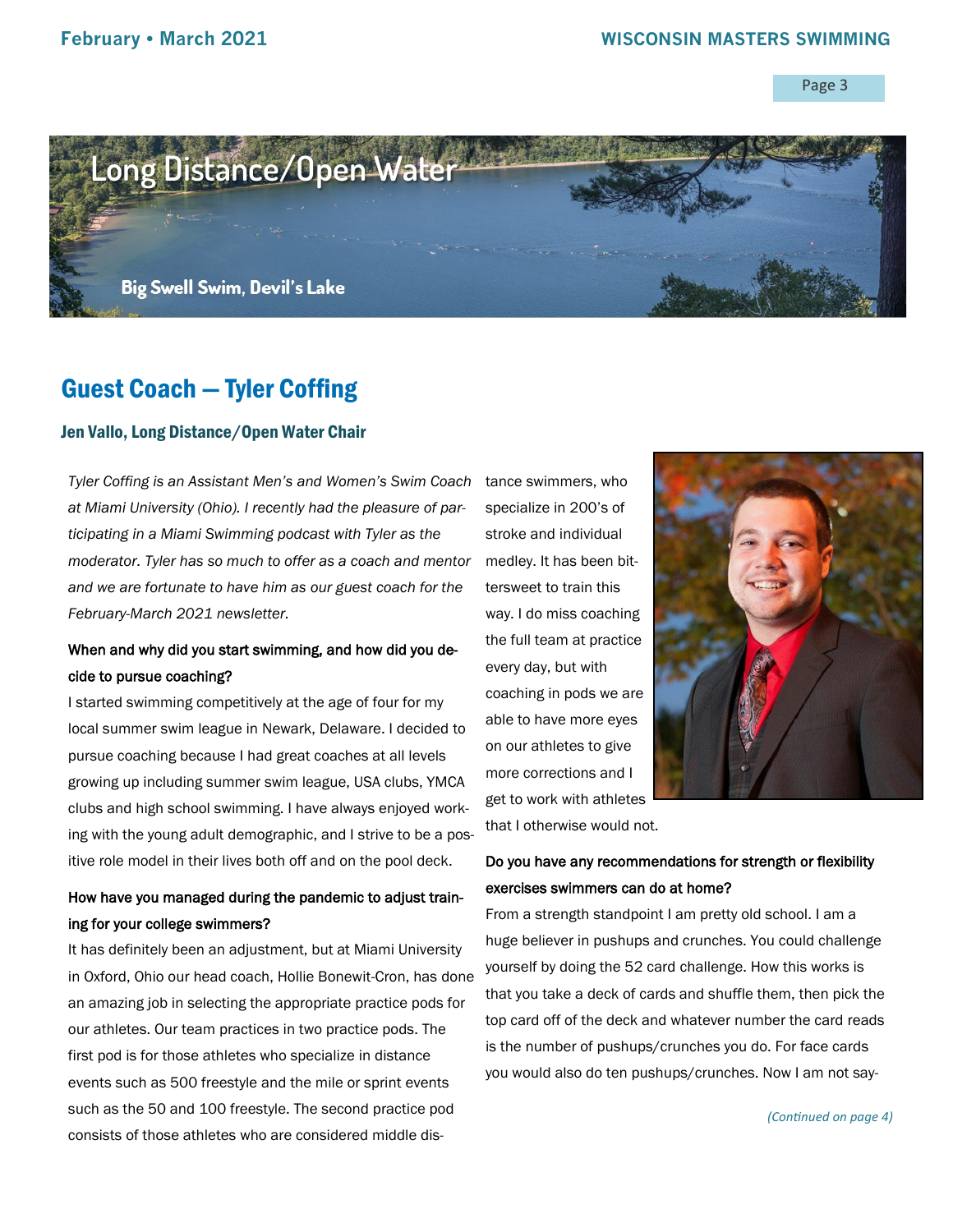#### *(Continued from page 3)*

ing you should do all 52 cards in one workout, but you could definitely build on that.

For flexibility I tell my athletes all the time that they should sit on their ankles while they are watching tv/studying/hanging out with their friends. The best kickers in the world such as Ryan Lochte and Missy Franklin have incredible ankle flexibility and by sitting on your ankles ten minutes a day, you'll see vast improvement in your kicking in no time.

#### Can you recommend any freestyle drills for open water swimmers?

My go to open water drill is called "UNCO". Unco is short for uncoordinated, which is exactly how you will feel during this drill. It's a one-arm drill, performed with one arm by your side while performing a full stroke with the other arm. Breathing should be away from the stroking arm and on every stroke. I would recommend fins unless you have a very fast kick.

Please share a workout for Masters swimmers who are planning to participate in the 2021 USMS Winter Fitness Challenge (30-minute swim), February 1-15.

300 warm-up (kick every fourth 25) 8×25 with 10 sec rest (odds: 6-3-6 drill, evens: Fist Drill) 400 swim (build each 100) 4×75 with 15 sec rest (25 sprint, 50 steady) 4×50 pull with 10 sec rest 200 cool-down

#### From the Archives — May/June 2007

#### Nancy Kranpitz, Editor

### Competition? Nothing to Fear!

Are you thinking about trying a meet for the first time? If so, you are not alone. We have 487 people registered with our LMSC—an all time *high*. About 25% of us swam in the state meet April 28-29 (2007). That means 75% did *not* compete and perhaps they did not do so because they may not know all the ins and outs of what competition is all about. Just about any of the meets held in Wisconsin are ideal venues for both seasoned competitors as well as for first-timers who never thought they'd enter a race. If you are new to the meet scene, the following items are good to bring to your first (and subsequent) meets:

#### **The Necessities: Swimsuit, cap, goggles;**  Also nice not to forget:

- Two towels--one for during the meet, one to keep dry for after in the locker room (you may even want a third one to sit on-sometimes bleachers are uncomfortable!)
- Extra clothes to "bum around in" during the meet such as a short sleeved T-shirt and a warmer layer such as a sweatshirt, sweatpants, etc.
- Water, snacks, energy bars, etc.
- An extra cap in case your first one rips; extra goggle straps for the same reason.
- ◆ A camera

Also, remember that masters swimmers are extremely friendly and helpful people. Veterans are always around and willing to help newcomers have an enjoyable experience in the pool. So—put the fear aside—and give a meet a try!

*One who has never made a mistake is one who has never done anything!*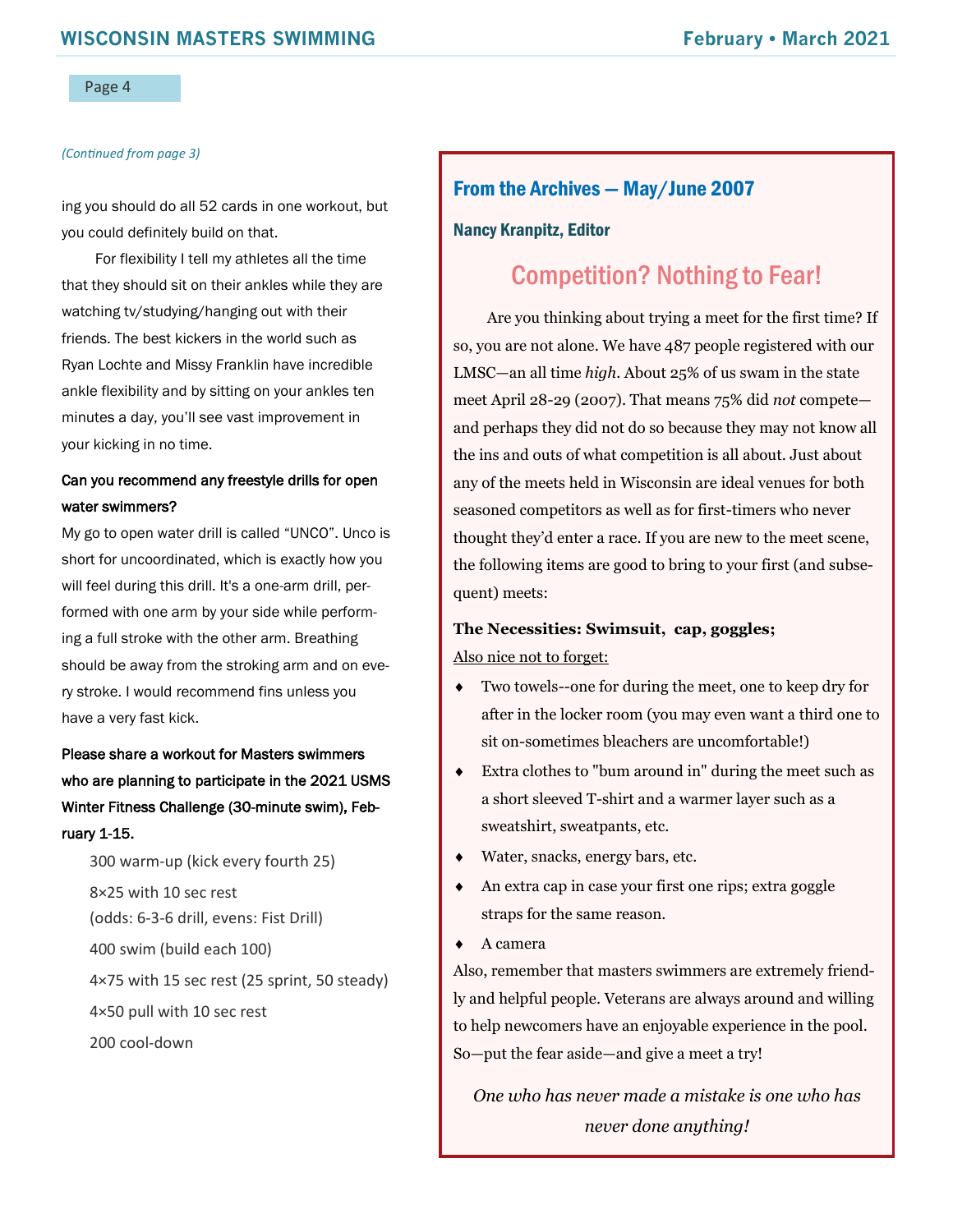# Results — 2020 Wisconsin Water Warriors

#### Melodee Liegl

<span id="page-4-0"></span>Like most activities in the past year, we had to switch things up for Wisconsin Water Warriors due to COVID. In the past, this was a 2-week swim challenge (14 consecutive days) that took place between November 1st and December 31st. The goal was to challenge yourself and "swim" as much as you can for the 2-week period. However, this past year, there were some swimmers that did not have access to a pool, or they were limited to the amount of time they could spend in the pool. Therefore, for this year we allowed "other physical activities" to be reported as well during these two weeks. This allowed everyone the opportunity to participate.

This year, all participants will be receiving awards. It is difficult to separate out the swimmers only from those that were only able to do other physical activities (or a combination of both) and try to weigh the activities equally. I used the Walk Across Tennessee – Mileage Conversion Chart for Other Physical Activities (thank you Tim Capps). This list provided the type of physical activity and the amount of time to equal one mile. We all know swimming is difficult, but it is difficult to compare the overall minutes of other physical activities to swimming.

There were a total of 26 participants. The median age was 62 (range 18-88) years. We had 17 female (65%) and 9 males (35%). We had a total of 530 miles of swimming this year and the equivalent of 694 "miles" of other physical activities.

#### **2020 Highlights**

Two new participants this year – Grace Schaetz and Scott Conley

Our young pup this year is Grace, only 18 years old and going to college next year!

Kudos to Fred Salzmann for his 17.4 miles of swimming at the age of 88!

Congratulations to those who have participated in the event for the past 11 years: Ann Berres-Olivotti, Nancy Kranpitz, Steve Justinger, Fred Salzman and Melodee Liegl!

Nancy Kranpitz may have not had a pool, but she walked 63.3 miles!

Katy Mering did the most variety of activities: swim, yoga, rowing, spinning, cardio exercise, walking, hiking, paddle boarding

Kara McCarty snowshoes and does the hula hoop!

Scott Conley found the event tiring but fun!

Candy Christenson plays tennis!

Not only does Steve Justinger swim everyday, he also walks his dog everyday!

Jennifer May biked 40 miles in one day!

Melodee Liegl tried her best to break the Smart Goggles from Finis. She is a beta tester and they love to see the data from her swims!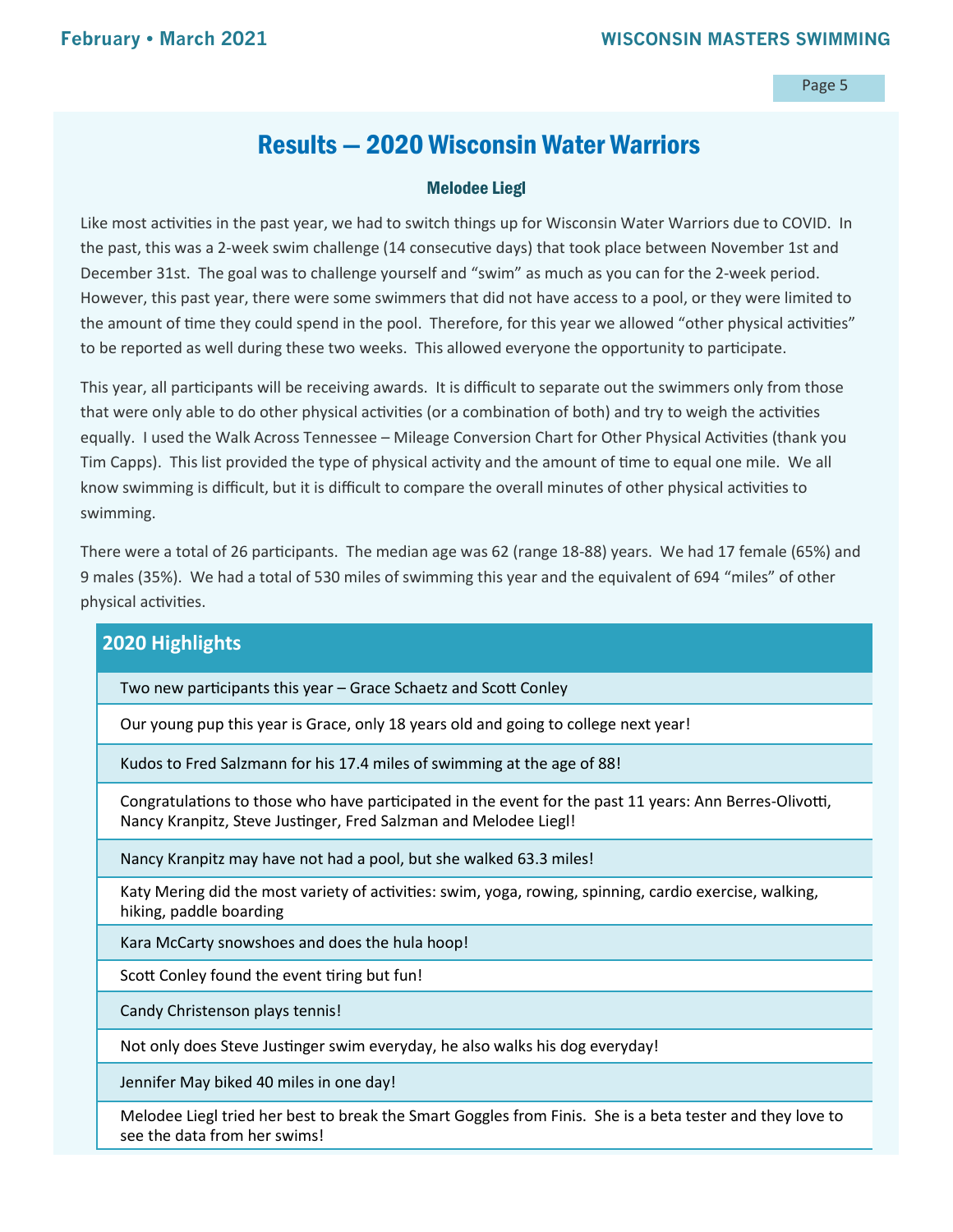## 2020 Wisconsin Water Warriors

Since there is no Wisconsin State Swim Meet, awards will be delivered or mailed (sometime in March).

| Participant         | Age | <b>Swimming Miles</b> | <b>Other Physical</b><br><b>Activity Miles*</b> | <b>Total Miles for</b><br><b>All Activities</b> |
|---------------------|-----|-----------------------|-------------------------------------------------|-------------------------------------------------|
| Grace Schaetz       | 18  | 49.1                  | 24.3                                            | 73.4                                            |
| Kara McCarty        | 46  | 5.5                   | 25.9                                            | 31.4                                            |
| Gwyn Guenther       | 47  | 8.4                   | 1.6                                             | 10.0                                            |
| Scott Conley        | 50  | 21.4                  | $\boldsymbol{9}$                                | 30.4                                            |
| Leslie Hanshew      | 50  | 13.5                  | 40.5                                            | 54.0                                            |
| Jennifer May        | 51  | 28.4                  | 69.2                                            | 97.6                                            |
| Melodee Liegl       | 53  | 87.4                  | 18.6                                            | 106.0                                           |
| <b>Tim Capps</b>    | 53  | 19.9                  | $\mathsf 0$                                     | 19.9                                            |
| MaryJo Driscoll     | 54  | 16.1                  | $\mathbf 0$                                     | 16.1                                            |
| Nora Capps          | 55  | 20.2                  | 20                                              | 40.2                                            |
| Ann Jackson         | 59  | 0.0                   | 57.5                                            | 57.5                                            |
| Julie VanCleave     | 61  | 32.6                  | 3                                               | 35.6                                            |
| <b>Katy Mering</b>  | 62  | 26.6                  | 84.5                                            | 111.1                                           |
| Ann Berres-Olivotti | 62  | 26.3                  | 55.5                                            | 81.8                                            |
| <b>Gus Robledo</b>  | 62  | 11.3                  | $\mathbf 0$                                     | 11.3                                            |
| Doug Mering         | 63  | 23.1                  | 13                                              | 36.1                                            |
| Melinda Mann        | 64  | 19.2                  | 60                                              | 79.2                                            |
| Steve Justinger     | 68  | 19.5                  | 37.6                                            | 57.1                                            |
| Mary Schneider      | 68  | 10.5                  | 44.9                                            | 55.4                                            |
| Jeanne Seidler      | 73  | 21.2                  | $\mathsf 0$                                     | 21.2                                            |
| Candy Christenson   | 73  | 8.1                   | 24                                              | 32.1                                            |
| Nancy Kranpitz      | 75  | 0.0                   | 75.8                                            | 75.8                                            |
| Larry Mueller       | 76  | 17.8                  | 13.2                                            | 31.0                                            |
| James Arnold        | 77  | 12.5                  | 5.6                                             | 18.1                                            |
| Don Jackson         | 80  | 14.4                  | 10.1                                            | 24.5                                            |
| Fred Salzmann       | 88  | 17.4                  | $\mathbf 0$                                     | 17.4                                            |

*\*Walk Across Tennessee - Mileage Conversion Chart for Exercise Activities:* 

*http://walkacrosstn.org/wp-content/uploads/2017/04/WAT-MileageConversionChart-FINAL.pdf*